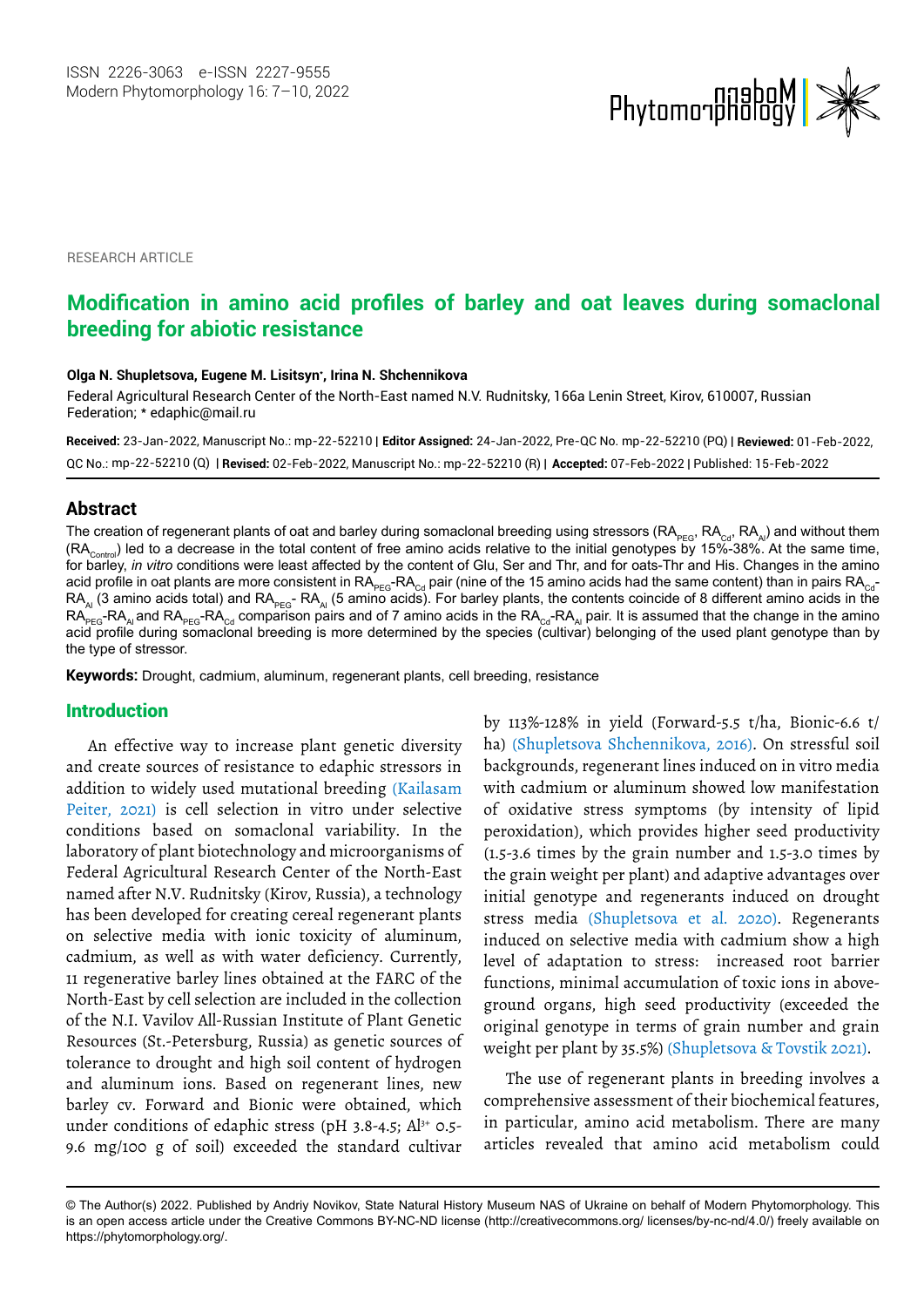be a vital component for plant abiotic stress tolerance (Ali et al. 2019). Most of the attention of researchers is attracted by such amino acids as glutamate, proline (Teixeira et al. 2020), arginine, a group of aromatic amino acids and branched-chain amino acids (Heinemann, Hildebrandt 2021). Free amino acids have been shown to have functional roles in plant stress tolerance. They are involved in metal binding, antioxidant protection and signalling in plants under heavy metal stress (Xu et al. 2012). Amino acid metabolism plays an important role in intracellular pH regulation.

To increase the objectivity of the evaluation of plant adaptive potential, it is advisable to conduct studies on regenerant lines induced by the general initial genotype, which allows eliminating the factor of genotypic influence on the results. Since the mechanisms of plant resistance to excess metals in the medium are quite universal: delay of excessive number of ions in roots or outside metabolically important organs (accumulation in vacuoles, removal through the cell wall), conversion of excess ions into inert forms, and the realization of adaptive plant reactions to drought is due to mechanisms of another nature and is associated, first of all, with the accumulation of osmoprotectants, the purpose of present article was to identify differences in the content of some free amino acids in oats and barley plants of the initial genotypes and regenerant lines obtained in the presence of various stressors.

## Materials and Methods

The subjects of the study were plants of barley cv. Luch, oats selection line 2h15 and their regenerant forms obtained as a result of cell somaclonal selection: 1. regenerant  $RA_{\lambda_1}$  lines induced by initial genotypes in callus culture on a selective medium with 40 mg/l  $Al^{3+}$ ; 2. regenerant  $RA_{pre}$  lines induced by initial genotypes in callus culture on a selective medium with 15% PEG (the advantages of PEG as a drought stress inducer is wellknown; see for example (Frolov et al. 2017); 3. regenerant  $RA<sub>cd</sub>$  lines induced by initial genotypes in callus culture on a selective medium with 15 mg/l  $Cd^{2+}$ . Induction of callus with subsequent regeneration of plants was carried out according to previously developed methods (Shupletsova Shirokikh, 2015). Plants were grown in artificial climate chambers with a temperature of 22°C (day), 16 (night); illumination of 10,000 lx; air humidity 80% to the phase of leaf-tube formation on natural sod-podzolic soil at pH 6.0. The high performance liquid chromatomass spectrometry method was used to evaluate the amino acid composition of the leaves of the test plants (with triple replication of the experiment). Estimation of amino acid content was carried out on a tandem liquid chromatomass spectrometer LCMS-8040 Triple Quadrupole LCMS System (Shimazu, Japan) according to the manufacturer's instructions. The recorded m/z transitions were determined during the optimization of MRM parameters using the LabSolutionsLCMS 5.86 software. Statistical data processing was performed in Microsoft Office Excel 2013. The tables present average data from three analytical replications; the significance of the differences was assessed by the Duncan criterion at p≤0.05.

## Results and Discussion

The content of selected amino acids varied greatly depending on the plant species and the composition of the selective medium. By itself, conducting cell selection in the absence of stress agents  $(RA_{\text{control}})$  significantly altered

|  |  |  |  |  | Table 1. The concentrations of free amino acids (mg/g dry matter) in the leaf biomass of barley plants. |
|--|--|--|--|--|---------------------------------------------------------------------------------------------------------|
|--|--|--|--|--|---------------------------------------------------------------------------------------------------------|

|                                                                                                                                        |                     | <b>Regenerant plant</b>          |                     |                     |             |  |
|----------------------------------------------------------------------------------------------------------------------------------------|---------------------|----------------------------------|---------------------|---------------------|-------------|--|
| Amino acid                                                                                                                             | Initial genotype    | $\mathsf{RA}_{\mathsf{Control}}$ | RA <sub>PEG</sub>   | RA <sub>Al</sub>    | $RA_{c,d}$  |  |
| Alanine (Ala)                                                                                                                          | 0.0085c             | 0.0030 b                         | 0.0025 b            | 0.0005a             | 0.0025 b    |  |
| Arginine (Arg)                                                                                                                         | 0.0305 b            | 0.0200a                          | 0.0230a             | 0.0120a             | 0.0195a     |  |
| Aspartic Acid (Asp)                                                                                                                    | 0.0020c             | 0.0020c                          | 0.0010 <sub>b</sub> | 0.0010 <sub>b</sub> | 0.0004a     |  |
| Glutamic Acid (Glu)                                                                                                                    | $0.0035$ ab         | 0.0060 b                         | 0.0090c             | 0.0020a             | 0.0050 b    |  |
| Histidine (His)                                                                                                                        | 0.0009 <sub>b</sub> | 0.0004a                          | 0.0010 <sub>b</sub> | 0.0003a             | 0.0003a     |  |
| Leucine+Isoleucine (Leu+Ile)                                                                                                           | 0.4075 d            | 0.3050c                          | $0.2685$ bc         | 0.2515 <sub>b</sub> | 0.2435a     |  |
| Lysine (Lys)                                                                                                                           | 0.0080c             | 0.0020a                          | $0.0025$ ab         | 0.0030 <sub>b</sub> | 0.0040 b    |  |
| Methionine (Met)                                                                                                                       | 0.0295 b            | 0.0450c                          | 0.0405c             | 0.0195a             | 0.0270 b    |  |
| Phenylalanine (Phe)                                                                                                                    | 0.6700c             | 0.3615a                          | 0.6535c             | 0.4105a             | 0.4405 b    |  |
| Proline (Pro)                                                                                                                          | 0.0040 b            | 0.0030a                          | 0.0030a             | 0.0025a             | 0.0030a     |  |
| Serine (Ser)                                                                                                                           | 0.0010 <sub>b</sub> | 0.0010 <sub>b</sub>              | $0.0009$ ab         | 0.0010 <sub>b</sub> | 0.0006a     |  |
| Threonine (Thr)                                                                                                                        | 0.0050 b            | 0.0030a                          | $0.0035$ ab         | $0.0045$ ab         | $0.0030$ ab |  |
| Tyrosine (Tyr)                                                                                                                         | 0.3815c             | 0.2810 <sub>b</sub>              | $0.2900$ ab         | $0.2505$ ab         | 0.2370a     |  |
| Valine (Val)                                                                                                                           | 0.0190c             | 0.0180c                          | 0.0090 <sub>b</sub> | 0.0070a             | 0.0095 b    |  |
| In total                                                                                                                               | 1.5709 c            | 1.0509a                          | 1.3079 b            | 0.9658a             | 0.9958a     |  |
| Note: for each cultivar values followed with the same letter don't differed statistically according to the Duncan criterion at p≤0.05. |                     |                                  |                     |                     |             |  |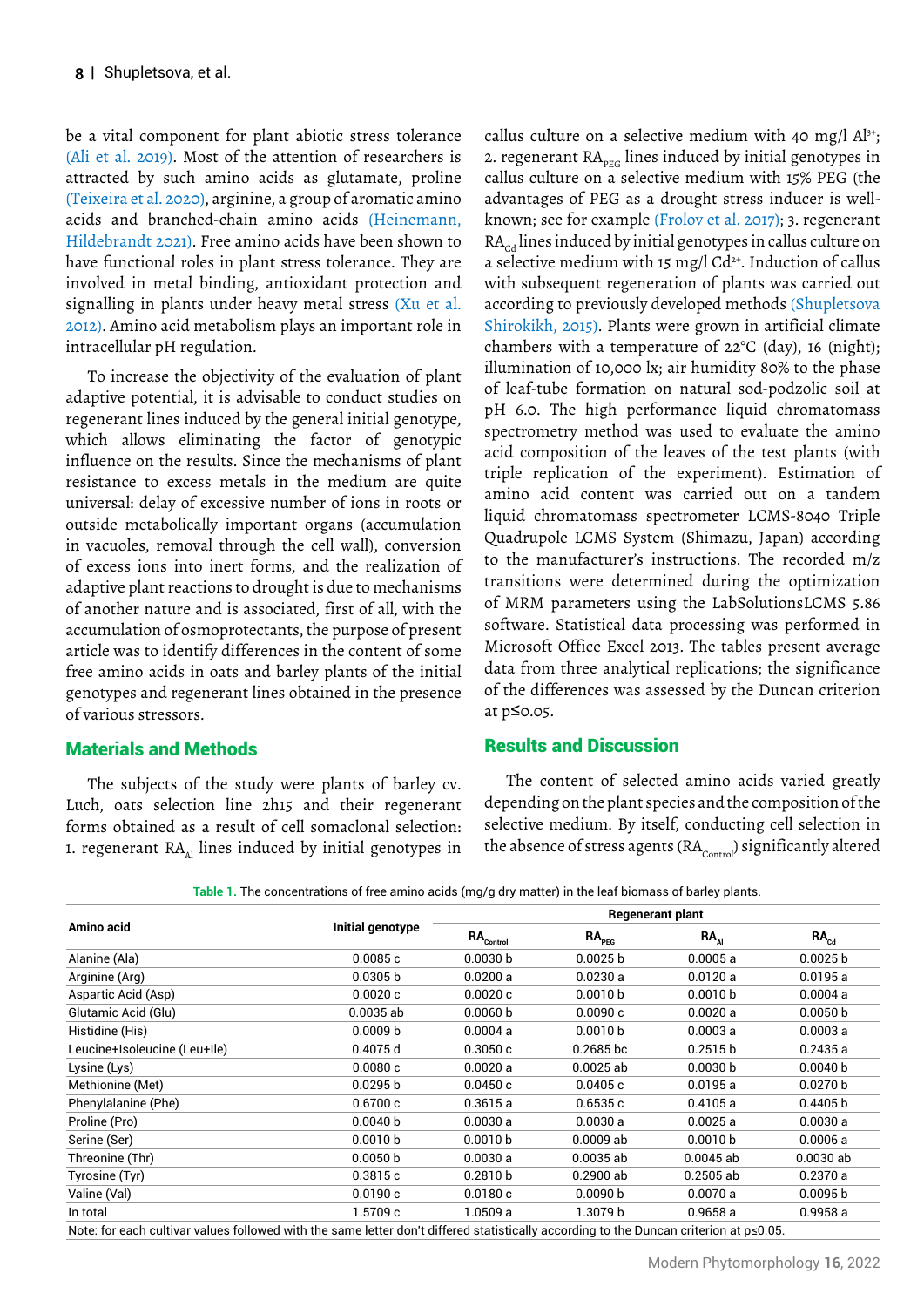#### | **9** - ing for abiotic resistance Modification in amino acid profiles of barley and oat leaves during somaclonal breed-

the processes of amino acid synthesis in regenerant barley plants compared to the original genotype (Tab. 1).

The results presented in (Tab. 1) indicate that, in general, the synthesis of free amino acids in  $RA<sub>Control</sub>$ barley decreased by 33% compared to the initial genotype. At the same time, an increase in the content of Met was noted (by 52%). Four amino acids remained at the control level (Asp, Glu, Ser and Val), for the remaining amino acids there was a decrease in the content from 25% (Pro) to 65% (Ala). Content of aromatic AA (Phe and Tyr, which are necessary for generation of antioxidant metabolites (Tzin Galili, 2010) in RAControl plants relative to initial genotype was strongly decreased (by 46% and 26 % respectively). Content of branched-chain AA (Ile, Leu, and Val) had 25% depression for Leu+Ile but zero for Val. The branched‐chain amino acids have already been identified as essential factors for dehydration tolerance (Pires et al. 2016).

The drought stress in the callus medium  $(RA<sub>preG</sub>)$  had a smaller overall effect (a decrease in the total content of free amino acids was only 17%). An increase in the content was noted for Met (by 37%) for Glu (almost three times). Aromatic amino acids reacted differently: the Phe content remained at the level of the initial genotype, and the Tyr content decreased by 24%. Phenylalanine (Phe) and tyrosine (Tyr) are known to be essential for protein synthesis and production of aromatic secondary metabolites such as anthocyanin, which are essential for maintaining cell wall extensibility (Zemanová et al. 2017). The synthesis of branched-chain AA decreased sharply: Val-by 53%, Leu+Ile-by 34%. At the same time, callus culture conditions with PEG did not affect the contents of His, Phe, Ser and Thr.

Callus media with aluminum  $RA_{\text{at}}$  and cadmium  $RA_{\text{cd}}$ led to a qualitatively similar change in amino acid profile; their overall level decreased relative to the initial genotype by 37%-39%. The content of aromatic amino acids was almost the same in these variants and decreased by 34%- 39% relative to the initial genotype. The depression of branched-chain AA synthesis was slightly higher 39%- 41%. Branched-chain amino acids (Ile, Leu, and Val) have previously been shown to increase dramatically in Cd-sensitive plants (Zemanová et al. 2017). Thr and Glu content remained at the level of the initial barley genotype.

The results (Tab. 2) indicate that in oat leaves content of aromatic AA (Phe and Tyr) in  $\mathbb{R}\mathbf{A}_{_{\mathsf{Control}}}$  plants relative to initial genotype was decreased by 35% and 7% respectively.

Reaction of branched-chain AA (Ile, Leu, and Val, which are the building blocks of proteins) in oat was different to barley: 22% depression for Val but zero for Leu+Ile. The accumulation of Leu, Ile and Val may serve to promote stress-induced protein synthesis and may act as signaling molecules to regulate gene expression (Joshi et al. 2010). The reduction of these amino acids content may indicate a lack of stress in the *in vitro* medium. For the  $\text{RA}_{\text{Control}}$ , there was a decrease in the content of seven amino acids in different degree (by 8% for Tyr up to 78% for Lys), an increase of 50% in Ser. For seven more amino acids, no differences were noted with the initial genotype. The total level of amino acid content in  $\text{RA}_{\text{Control}}$  was 79% of the initial genotype.

In the RAPEG, the content of aromatic amino acids was depressed by 26%-37%, branched-chain Leu+Ile-by 52%, but the synthesis of another branched-chain amino

|                                                                                                                                             |                     | Regenerant plant               |                     |                     |                  |  |
|---------------------------------------------------------------------------------------------------------------------------------------------|---------------------|--------------------------------|---------------------|---------------------|------------------|--|
| Amino acid                                                                                                                                  | Initial genotype    | $\mathsf{RA}_{_{\sf Control}}$ | RA <sub>preG</sub>  | $RA_{\lambda}$      | RA <sub>cd</sub> |  |
| Alanine (Ala)                                                                                                                               | 0.0050 b            | $0.0045$ ab                    | 0.0040a             | 0.0075c             | 0.0035a          |  |
| Arginine (Arg)                                                                                                                              | 0.0315d             | 0.0170a                        | 0.0205 b            | 0.0230 b            | 0.0265c          |  |
| Aspartic Acid (Asp)                                                                                                                         | 0.0010 <sub>b</sub> | 0.0010 <sub>b</sub>            | 0.0010 <sub>b</sub> | 0.0020c             | 0.0002a          |  |
| Glutamic Acid (Glu)                                                                                                                         | 0.0055 b            | 0.0045 b                       | 0.0025a             | 0.0025a             | 0.0030a          |  |
| Histidine (His)                                                                                                                             | 0.0010a             | 0.0010a                        | 0.0010a             | 0.0010a             | 0.0010a          |  |
| Leucine+Isoleucine (Leu+Ile)                                                                                                                | 0.3745 d            | $0.3460$ cd                    | 0.1830a             | 0.3120c             | 0.2150 b         |  |
| Lysine (Lys)                                                                                                                                | 0.0040c             | 0.0010a                        | 0.0030 b            | 0.0040c             | 0.0025 b         |  |
| Methionine (Met)                                                                                                                            | 0.0820 b            | 0.0580a                        | $0.0765$ ab         | 0.0780 b            | 0.0615a          |  |
| Phenylalanine (Phe)                                                                                                                         | 0.6535c             | 0.4265a                        | 0.4105a             | 0.5215 <sub>b</sub> | 0.4160a          |  |
| Proline (Pro)                                                                                                                               | 0.0015a             | 0.0025a                        | 0.0040 b            | 0.0055c             | 0.0020a          |  |
| Serine (Ser)                                                                                                                                | $0.0005$ ab         | 0.0010c                        | 0.0004a             | 0.0010c             | $0.0004$ ab      |  |
| Threonine (Thr)                                                                                                                             | $0.0035$ ab         | 0.0040 b                       | $0.0035$ ab         | 0.0075c             | 0.0025a          |  |
| Tyrosine (Tyr)                                                                                                                              | 0.4270c             | 0.3960 b                       | 0.3155a             | 0.3720 b            | 0.3155a          |  |
| Valine (Val)                                                                                                                                | 0.0150 b            | 0.0125a                        | 0.0215c             | 0.0195 <sub>b</sub> | $0.0150$ ab      |  |
| In total                                                                                                                                    | 1.6065 a            | 1.2755 b                       | 1.0469a             | 1.3570b             | 1.0646 a         |  |
| Note: for each cultivar values followed with the same letter don't differed statistically according to the Duncan criterion at $p \le 0.05$ |                     |                                |                     |                     |                  |  |

**Table 2.** The concentrations of free amino acids (mg/g dry matter) in the leaf biomass of oat plants.